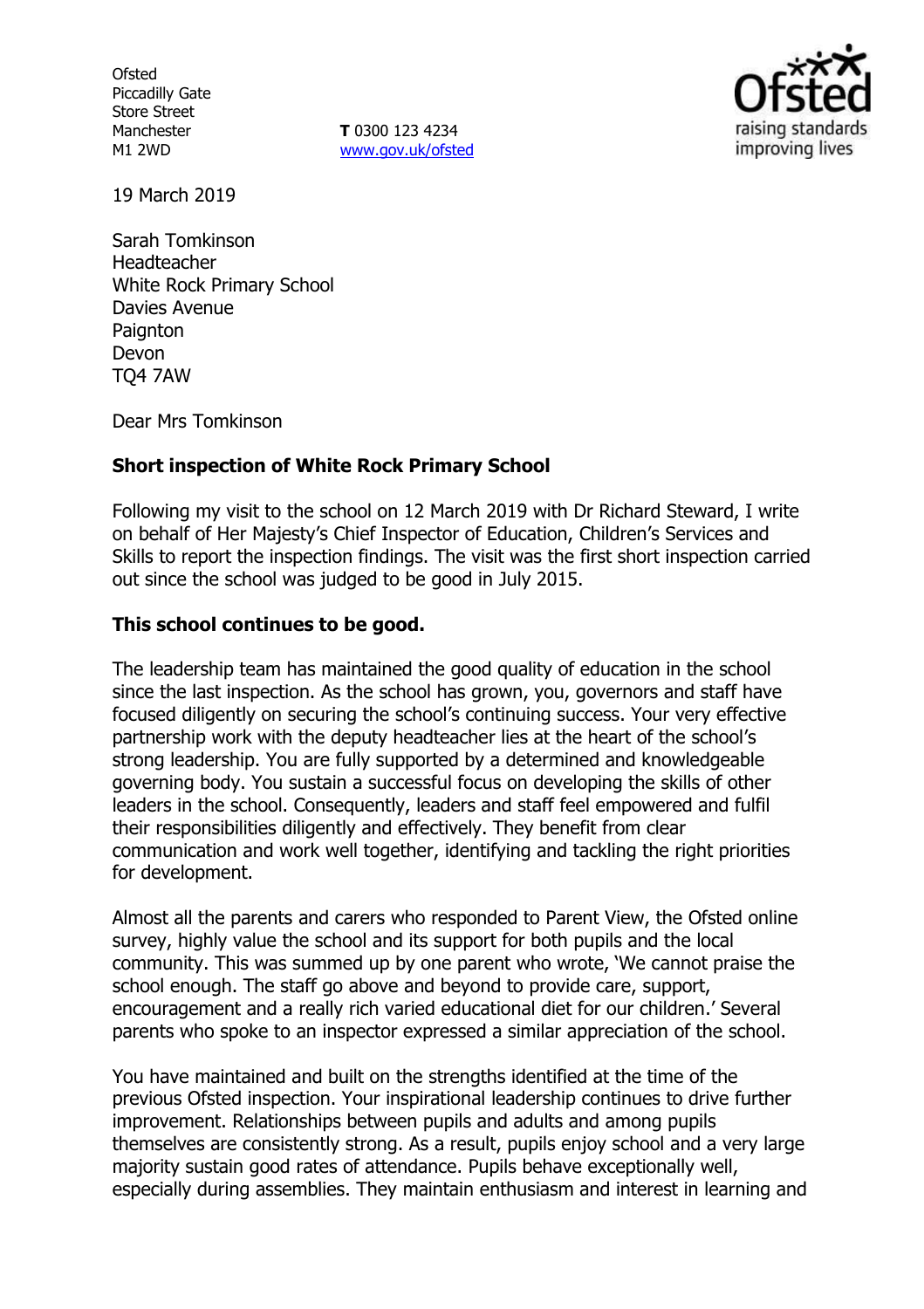

make especially strong progress in reading. The pupils respond positively to teachers' questions and help each other to learn. This underpins their good progress. You have acted decisively to establish nursery provision so that younger children can benefit from the expertise of your early years staff. This has strengthened your ability to successfully meet the wider needs of the increasing numbers of children seeking entry to the school.

You and your leadership team have responded well in the areas for improvement identified by the previous inspection. You have made sure that science and technology are taught effectively across the school. Pupils' personal and social understanding are developed well. You have also continued to provide high-quality professional development for staff to secure good teaching and pupils' learning in mathematics and writing. Our inspection and your own improvement plan have both identified a need to sustain this focus. It includes enabling those pupils who can reach them to achieve high standards.

# **Safeguarding is effective.**

A strong culture of safeguarding pervades all aspects of school life. Senior leaders, including governors, ensure that the school's policies and procedures fully meet statutory requirements and guidance. Leaders have completed high levels of training in safeguarding. They provide frequent training for staff to keep them up to date in safeguarding procedures. Staff at all levels ensure that procedures are consistently followed to keep pupils safe. Leaders enlist specialist support when required. They deploy administrative staff in making regular checks to secure effective safeguarding and record-keeping.

The overwhelming majority of parents who spoke to an inspector or responded to Parent View agreed that children feel very safe at school. Pupils typically stated that: 'We feel safe here.' Others described the warm relationships they share with each other and staff. When questioned, pupils also made reference to the online safety team and how they are helped to stay safe when using computers online.

## **Inspection findings**

- Inspectors' first key line of enquiry evaluated the effectiveness of leaders' and teachers' efforts to improve pupils' progress in mathematics, particularly across key stage 2. You have continued an effective programme of staff training to strengthen teachers' skills in teaching mathematics. Our visits to classrooms showed that teachers are using their knowledge of individual pupils to interpret and apply agreed curriculum and teaching strategies effectively. Teachers and support staff provide extra 'pre-teaching' based on pupils' needs and ability to ensure that all are ready to learn in class. Pupils gain a boost in confidence and understanding and engage well in the appropriately challenging work presented to them. One pupil experiencing this support said, typically, 'I can use what I have learned to help others now.'
- **Pupils' responses to teachers' questions in class show the positive development of** their ability to reason and tackle mathematical problems. For example, pupils in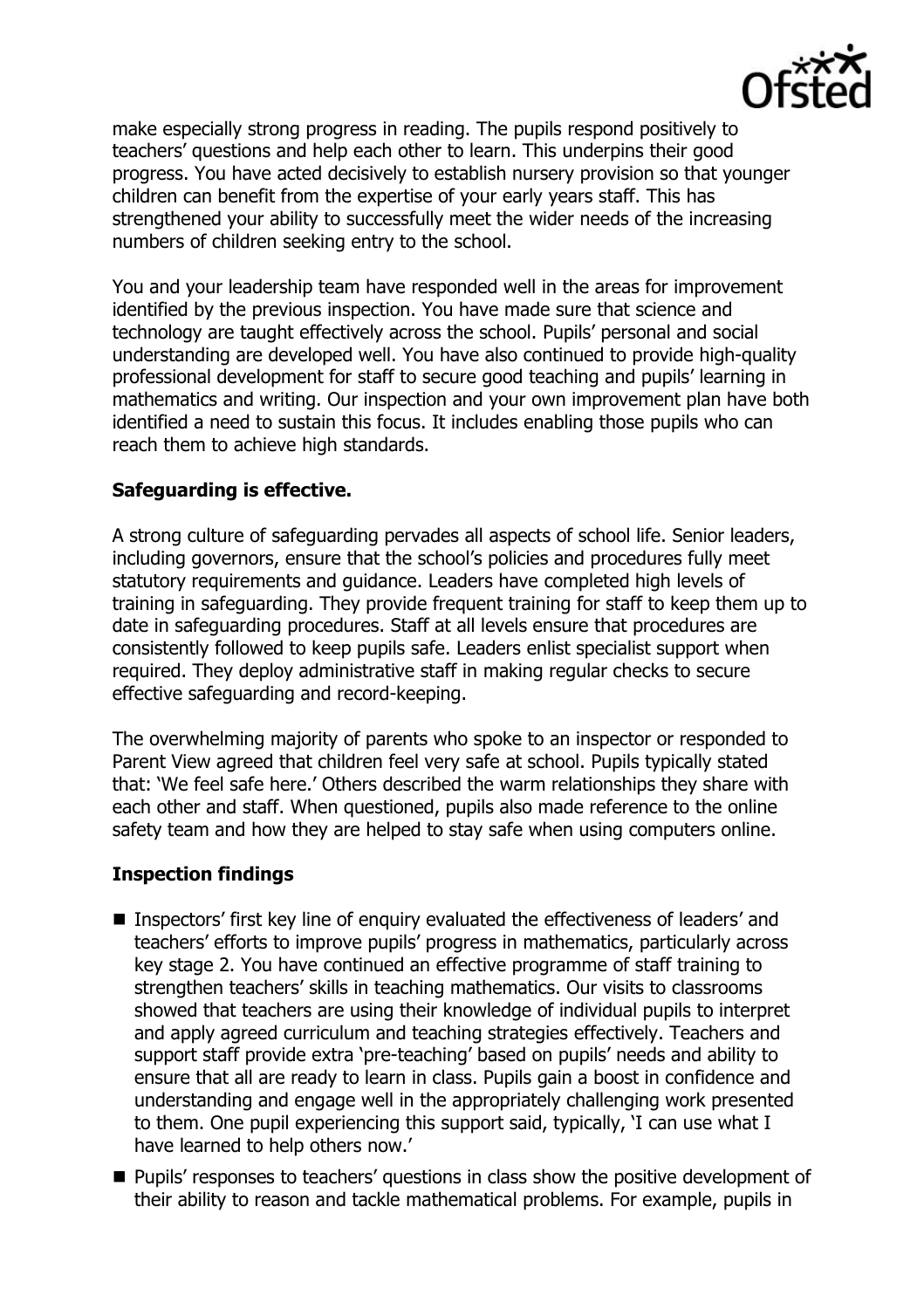

Year 6 translated coordinates accurately and reflected on and shared their ideas productively. Teachers are deepening pupils' understanding, and this is strengthening their resilience in tackling more difficult work. As a result, pupils make good and improving progress through the school. Currently, an increasing proportion of pupils are deepening their learning in mathematics and mathematical terms, including at key stage 2. You are resolutely developing pupils' reasoning skills, with the specific aim of increasing numbers attaining the higher standard by the end of Year 6.

- The second key line of enquiry considered the degree to which leaders and teachers have been developing pupils' writing. Improving pupils' progress and raising their attainment in writing have been a priority for the school. Evidence in pupils' books shows they are developing the stamina to write at length. The pupils' good work is also evident in their neat presentation and handwriting. Their sentence construction shows increasing complexity and accuracy. Most pupils are responding well to teachers' guidance. In particular, this is successfully developing their ability to edit and improve their own work.
- You have established a curriculum that stimulates pupils' interest. Topics such as adaptation in science and tasks such as writing a letter to Anne Frank in history also provide good opportunities for pupils to reflect and advance their writing skills. Pupils who spoke to inspectors were able to explain their thinking. Pupils in Years 5 and 6 expressed the view that they are doing more writing now than in the past. A strengthened confidence and interest in writing was evident. They commented, 'We like being challenged, especially in writing.' Your current focus on increasing pupils' skills in planning their writing and on writing for a particular purpose and audience is having a positive impact on their progress. You are sustaining this drive for improvement so as to raise the proportion of pupils attaining high standards in writing at the end of Year 6 to a level matching pupils' attainment in reading.
- The final key line of enguiry evaluated the effectiveness of the school's use of the pupil premium and actions taken to improve the progress made by disadvantaged pupils. Inspection shows that you are planning and using the pupil premium and supporting disadvantaged pupils with increasing effect. Disadvantaged pupils benefit from having their needs and skills identified and targeted well. Most disadvantaged pupils make good and improving progress through the school. They are writing with greater confidence and the overall quality of their writing is improving. However, some disadvantaged pupils are not consistently developing their handwriting and spelling as well as their classmates. Some have difficulty constructing accurately punctuated sentences. The majority of disadvantaged pupils are also improving their progress in mathematics. In particular, pupils benefit from the 'pre-teaching' support, which helps them to access learning more successfully in class. Disadvantaged pupils benefit from effective teaching of reading, including phonics. Consequently, they make consistently good progress in reading. For example, Year 2 pupils who read to an inspector used their phonics skills well to break unfamiliar words down and read them. Pupils also enjoy reading because the books presented to them are interesting and match their ability closely.
- Disadvantaged pupils are fully included in all aspects of school life and make